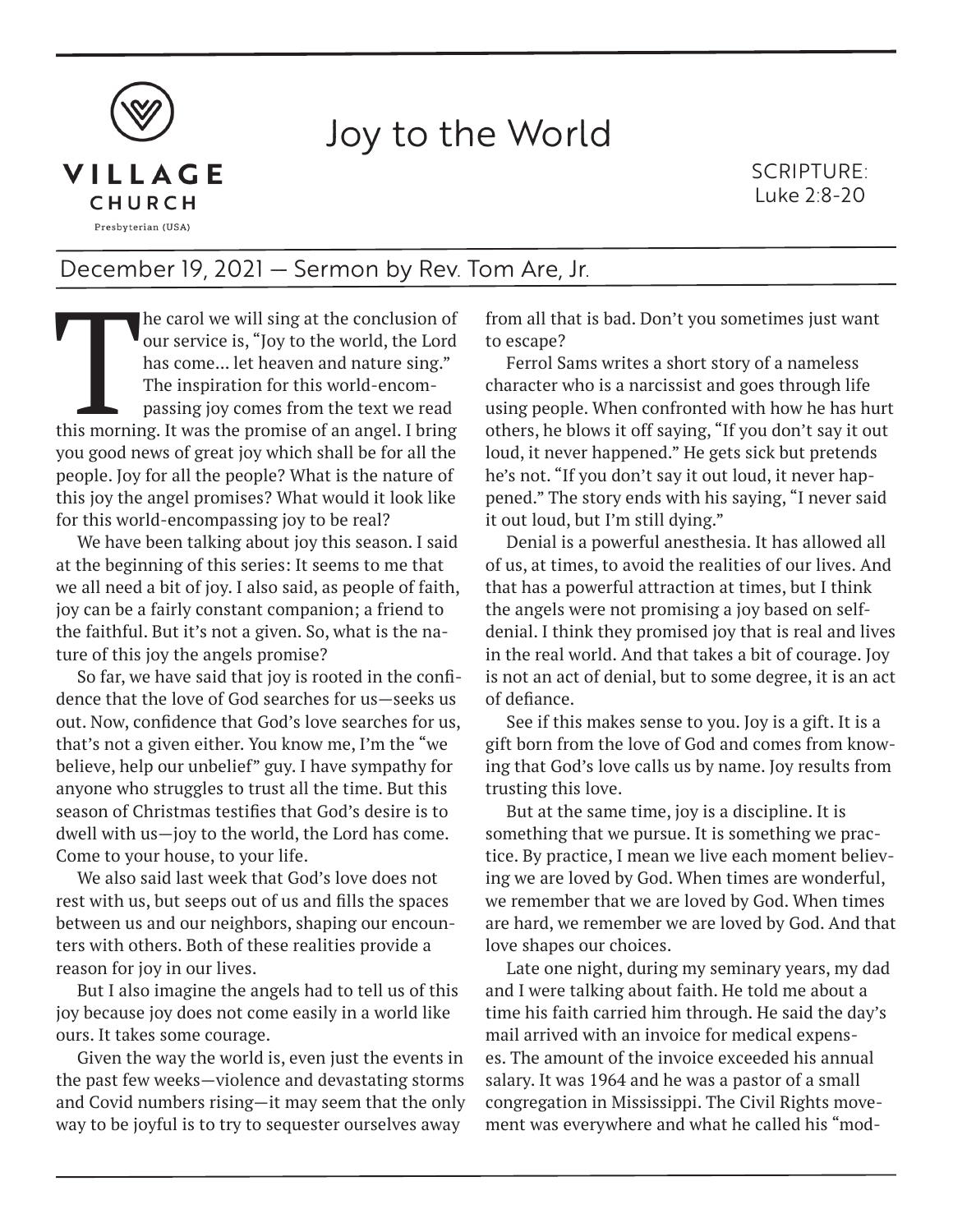2

est" support of that effort, meant he was in conflict with some of the church leaders and the writing on the wall—soon he would need to resign from his position. Just a few months before, he welcomed my sister, his one and only daughter, into the world. I was four years old and active enough to render any room I was in a federally-declared disaster area. My special-needs brother, Gene, was receiving inpatient care. At eighteen months, he was still learning to swallow. My mother had crumbled under the weight of postpartum depression and was hospitalized. Taking care of three small children, his wife suffering greatly, and uncertainty about his vocational future was hard. When the mail arrived with the unpayable invoice, it pushed him over the edge. He said he went to the carport to weep. He didn't want his kids to see him cry.

But what he did next is the reason he told me this story. He prayed. Not a pretty, prayer-book kind of prayer. He yelled at God. He vented his fear and his pain. He let God know just how disappointing God had been. And then he made a decision: He would begin tithing. Crazy, right? He already gave money to support the church, but he decided to adopt the old practice of giving ten percent of his income to the work of the church. He said if God loves me, then even in the midst of this storm I want to show my love for God and this is one way I can do that. It was one way he could live like he trusted, no matter what, that the love of God was reliable.

My mother got better. My brother learned to swallow. Eventually, the unpayable bill was paid. Most miraculous of all, I eventually learned not to destroy every room I was in. My dad did have to resign, but another congregation called him to serve them. Let me be clear, this is not one of those prosperity gospel fairytales that you find on religious broadcasts. This is not a claim that tithing is an investment program where God promises to make you heathy and wealthy. I don't believe that.

My point is much more basic than that: Faith is practiced. Faith is lived out in daily choices and when life falls apart, those ordinary practices like prayer and worship and generosity—can become the garden in which joy grows. When we live like we trust God's love, joy comes.

My dad was charismatic in spirit and was always the center of the room. He was a bit self-absorbed and would tell the same story over and over and over—it has to come from somewhere. But he was a joyful man. When you trust in the love of God, joy comes. It's the most important lesson I ever learned from my dad.

Joy is both—at the same time—a gift of God and a spiritual discipline. It is grace and it is something that requires grit and courage. Swiss theologian Karl Barth says joy is not an act of denial, but an act of defiance. He calls joy a "defiant nevertheless."<sup>1</sup> When storms come, nevertheless, I am loved. When illness comes, nevertheless, God is God and we belong to God. When trouble comes, nevertheless, good Christians friends rejoice with heart and soul and voice, for the love of God has come. This defiant nevertheless requires courage.

Carla worshiped in the first church I served. She was a grandmother. After worship, she filled the narthex with giggles. Everyone wanted to talk with Carla. She could lift your spirits.

I always admired her but once I learned her story, I was amazed by her. Carla was married to Ryan. Ryan was a sailor. Not professionally, but it was the passion of his heart. He taught their boys to sail and they all knew their way around a boat by the time they were in middle school.

Their son, Phillip, had just graduated from college when he and some buddies took the boat and headed out to sea. There was an accident and they didn't make it home.

I was young and stupid so I asked, "Carla, you are so happy now. How did you ever get over that?" She just smiled and said, "Tom, mothers don't get over that. But let me tell you what I learned when I was in the valley of the shadow. I began to see that we all have sadness. Everyone knows the dark night; everyone knows heartbreak. I know what that is like."

"Every day the sadness is waiting. I don't know if it will come with the coffee and the morning paper or if it will speak to me in the grocery or penetrate my dreams. I don't know if it will whisper to me in worship. But every day I pray: God, don't let the